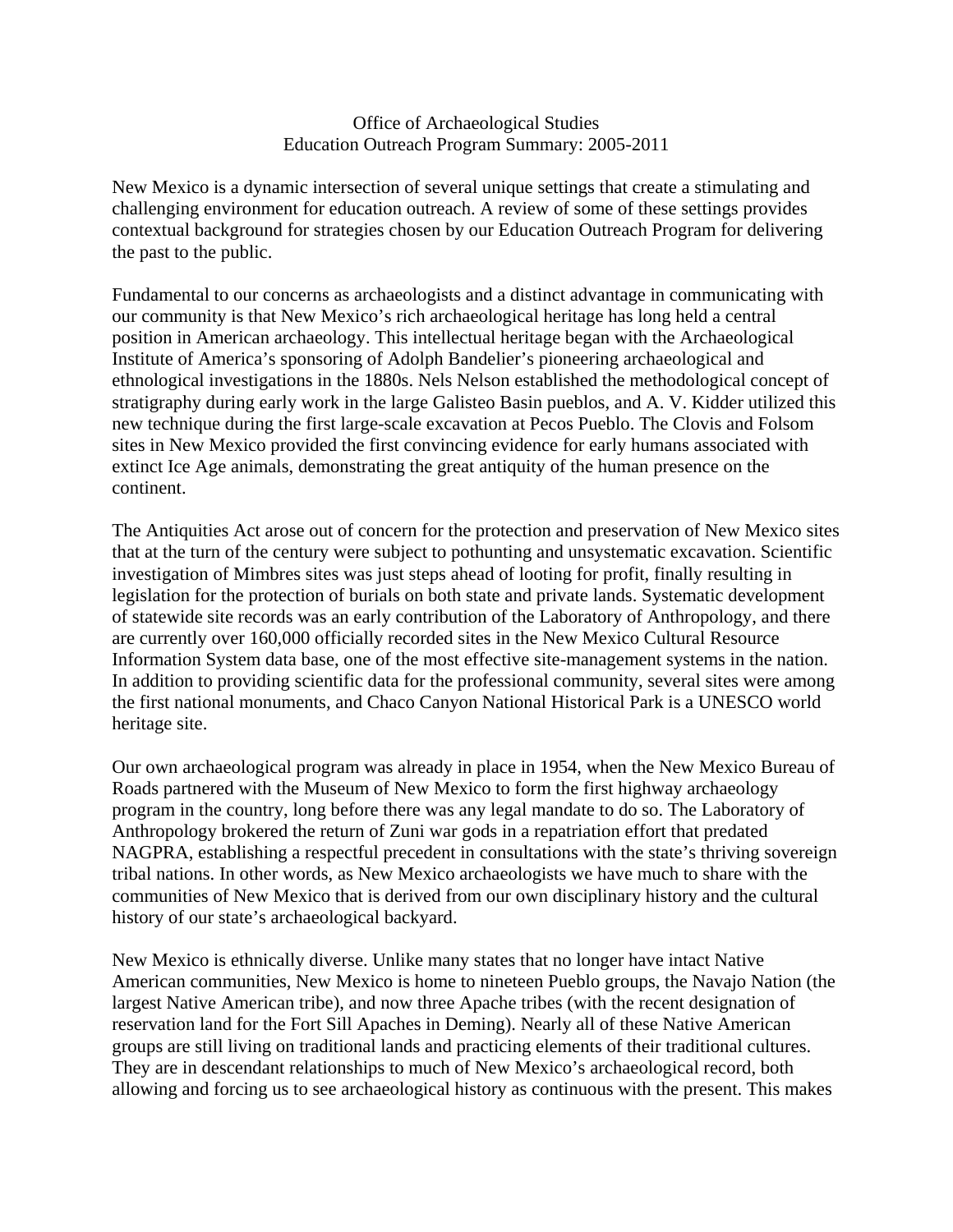varied cultural perspectives come alive in terms of languages, worldviews, religions, and the impacts of colonialism and forced acculturation. The concentration of traditional Native American groups creates a complicated web of NAGPRA issues, consultation, inter-tribal concerns, and cultural sensitivities that archaeologists may not directly experience while practicing their profession in states lacking traditional Native American communities. The history of anthropological and archaeological study has both created negative stereotypes that need to be overcome and provides a wealth of information that can be of use to Native American communities in their current efforts at cultural revival. New Mexico also has a strong Spanish-American community in which many families trace their roots back to the founding colonists of 1598. For their more than 400 years of history, archaeology is a necessary complement to a historical record that is largely bureaucratic or ecclesiastical. Many rural Anglo ranching families trace their backgrounds to the opening of the Santa Fe Trail in the 1820s as well as later homesteads, along with a vibrant series of freed-slave communities.

New Mexico by land area is the fifth largest state, and the larger part of a day is needed to travel from border to border in either direction. An average of fifty miles of open space separates New Mexico's communities, and more than 60 percent of the population lives outside of the four largest cities. In turn, New Mexico is economically one of the poorest states and is near the bottom of national educational rankings. Most of the state's wealth, population, and cultural institutions such as museums are concentrated along the central Rio Grande corridor, including the towns of Taos, Santa Fe, Albuquerque, and Las Cruces, and such large distances and travel expenses make it difficult for many schools and families outside the corridor to visit cultural institutions.

The geographic scale and diverse and varied communities make for a complex and challenging archaeological outreach environment. New Mexico is also a very conservative state, where modern archaeology is often viewed as a hindrance to economic development by ranching, logging, mining, and oil and gas extraction interests. New Mexicans generally value their heritage, but archaeology is often the last priority in the competitive political economy. Although federal and state laws protect the archaeological resources, they are very much in need of continual positive representation. This is also true in relation to the vast expanses of private ranchland. Gaining access to archaeological resources on private land can only benefit from outreach activities that can correct years of negative views of government interference with private property and misconceptions of archaeologists and museums that are often held by the ranching community.

Finally, time for science and history is becoming increasingly rare and precious in the public school experience as teaching centers more and more around testing. This is especially true in the current political environment, where teacher performance, pay, and school resources are directly tied to the measure of student testing performance. It is becoming harder to schedule archaeological school programs in this performance-based environment, which is narrowly focused around reading and math. Also, continuing to push for an archaeological experience in schools is extremely important in a climate where evolution is increasingly challenged by creationism, and Paleoindian dates are challenged by fifth graders who are already convinced that the earth was created in 4004 BC.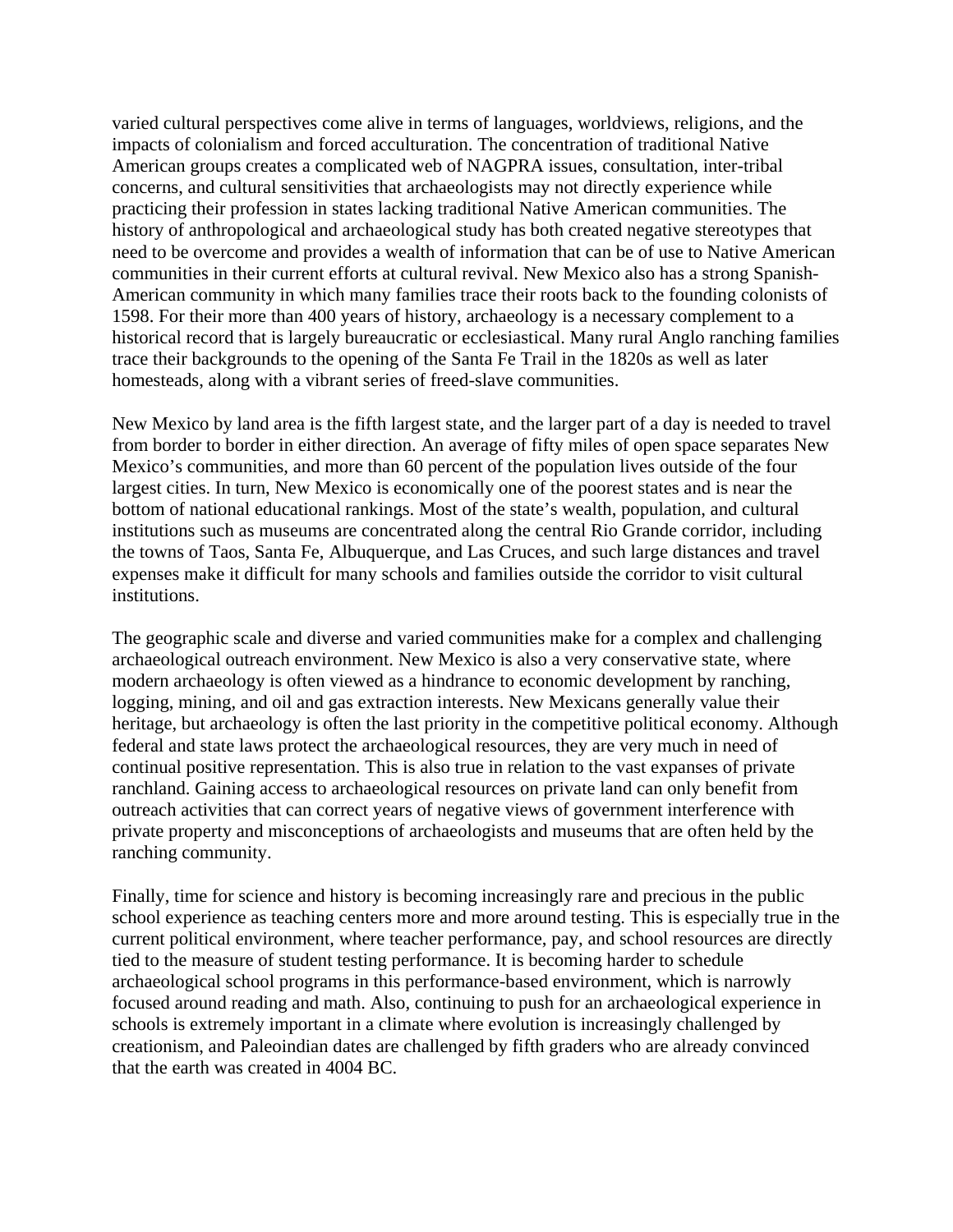These are the challenges we encounter in pressing forward with education outreach in New Mexico. In light of these contexts, we have developed several successful strategies for bringing archaeology to the public. First, the emphasis of our program has been engaging the public through direct interactions with archaeologists. We have found that these direct interactions provide the most powerful, flexible, and inspirational experiences given New Mexico's rich and varied cultural background. Archaeologists can adapt the presentation to the immediate needs of the audience and respond creatively to the many challenging questions that arise. Second, our program emphasizes statewide coverage. We feel that it is important to take the archaeological story across the state to as many varied and often underserved and remote venues as possible. Many schools and rural communities simply will not receive the archaeological experience in any other way. We make a concerted effort to provide at least one venue in every county on an annual rotation. Third, we have found that artifact displays and craft demonstrations provide unique hands-on opportunities for learning about New Mexico archaeology, technology, and prehistoric lifeways. The artifacts and demonstrations serve as "hooks" to inspire curiosity about the past and open windows on a wide range of archaeological questions. The attached tables and maps summarize the range and types of OAS education outreach activities across the state of New Mexico. We have had direct face-to-face encounters with over 50,000 New Mexicans since 2004 and are proud to have served venues in all of New Mexico's thirty-three counties annually for the last three fiscal years (maps for FY10 and FY11 are attached). Detailed breakdowns of our programming for the last three calendar years are also attached to illustrate these activities, the range of venues, and the number of individuals involved.

#### New Mexico Lifeways

The starting points of many of our statewide outreach efforts are hands-on artifact displays and craft demonstrations. These serve as flexible touchstones for learning about New Mexico archaeology, technology, and prehistoric lifeways, and are easily adapted to a wide range of venues and audiences. We have accumulated a range of actual and replicated artifact categories for show-and-tell interactions with school groups and the public. Artifacts are arranged along a time-line encompassing the Paleoindian/Archaic, Pueblo, Spanish-Colonial, and Territorial periods. These collections reflect both the multicultural matrix of New Mexico and its extreme time depth. Patrons are always excited to actually be able to touch artifacts, and the use of expendable replicas adds a sensory dimension to the learning experience. Teachers find historic Spanish- and Territorial-period artifacts a complement to history as presented in the textbooks. The artifacts elicit questions from the audience and allow the archaeologist to ask questions of the audience, opening a dialog that can then move through a wide range of topics. Complementing the artifacts are craft demonstrations on the production of yucca cordage and rope, yucca sandals, and turkey feather blankets, and occasionally on pottery and flintknapping. These demonstrations develop appreciation for the skills practiced by prehistoric families and emphasize the irony that even such basic technologies are foreign to our modern society.

This format is appropriate for a wide range of venues and audiences, including schools of all grades, regional fairs of all sizes, and libraries. The material also supports more directed education programs such as those conducted by docents or Native American elders and youth. We have found that the dual approach of lifeway artifacts and craft demonstrations is particularly effective with audiences that are not already self-selected for their interest in archaeology.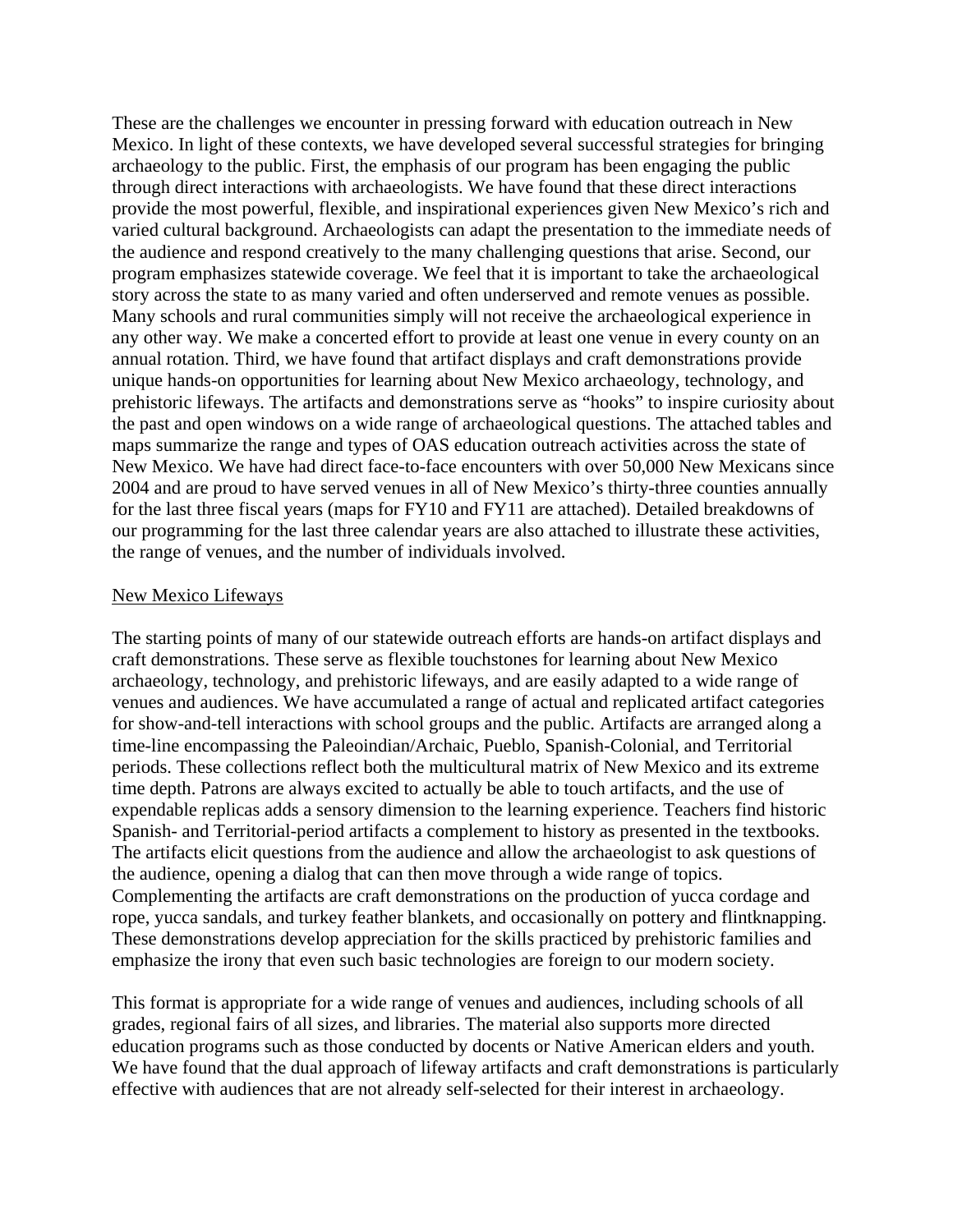Hunters and members of the armed forces may not have an interest in archaeology, but they are often attracted by the bows and spears and to the concept of "survivalism." This widespread interest in weaponry leads to a discussion of technology change through time, and before they know it, they are learning archaeology. Similarly, Native Americans at various events are attracted to the bows, which they still experience in their lives. However, they may never have seen an atlatl or learned that this implement was an important piece of hunting gear before the bow, or how their ancestors once produced string from the yucca plant. Again, they begin to learn about archaeology through the hands-on experience with artifacts and craft demonstrations. Ultimately, these encounters can lead to more central archaeological issues such as the fragile and finite number of archaeological sites and the need for their preservation and protection.

These hands-on artifacts and replicas are frequently borrowed and utilized by archaeologists in other institutions such as the New Mexico Department of Transportation and the New Mexico State Historic Preservation Division. We have also collaborated with video producers for WBGH, National Geographic, PBS, and private ventures, loaning or renting replicas (and creating props to their specifications) that are returned to the Education Outreach Program after filming. Similarly, our background in creating credible replicas was used in collaboration with Friends of Archaeology volunteers to produce portions of the New Mexico History Museum's "Pueblo Revolt" exhibit. The exhibit design called for 300 arrows to be hung from the ceiling for dramatic effect. We solicited symbolic arrows from New Mexico tribes and then worked with the volunteers to create the remainder of the arrows in the variety of archaeological and ethnographic styles that represent New Mexico as a whole.

### Roads to the Past Highway Map

OAS staff was approached by High Desert Field Guides to develop educational content for a tourist map of archaeological destinations (sites and museums) in New Mexico. The collaboration was carried out through the Friends of Archaeology so that any proceeds from map sales could then be applied to support the education program. Copies of the map are included in this nomination packet. The intent was to guide visitors and residents alike to the publicly accessible, interpreted, and monitored archaeological sites, as well as providing background that would help map users literally "connect the dots" in terms of putting the individual sites into a statewide context of culture history. At the statewide scale, climate and regional traditions are important contexts for understanding how the individual sites are related in time and in interaction.

### Institutional Collaborations

The OAS has taken an ongoing role in support of the education efforts of other institutions and cultural programs across the state. OAS staff provide formal docent training, demonstrations, and public lectures for the Museum of Indian Arts and Culture, New Mexico History Museum, Palace of the Governors, New Mexico State Monuments, Maxwell Museum of Anthropology (UNM), Eastern New Mexico University, Archaeological Institute of America (Santa Fe chapter), State Historic Preservation Division, New Mexico Department of Transportation, Southwest Seminars, the Poeh Arts Program (Pojoaque Pueblo), the Indian Pueblo Cultural Center, and numerous libraries and local museums. Dean Wilson of the OAS staff has embarked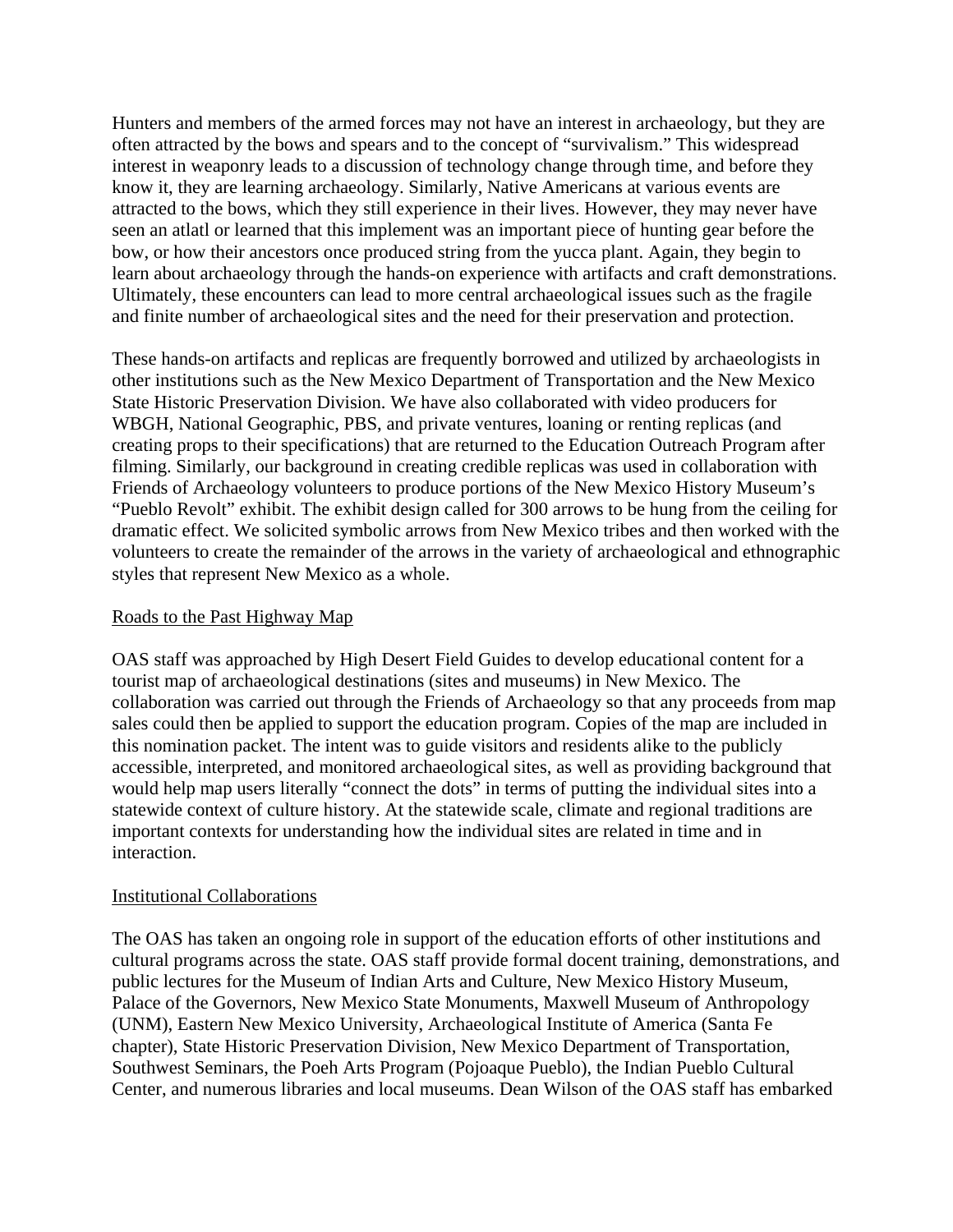on a long-term program of training Site Watch stewards in pottery identification, enlisting them in systematic site descriptions (noncollection surface observations) as part of their training and to implement research and management goals for sites.

The OAS website (nmarchaeology.org) has attracted national partnerships such as a joint venture with Johns Hopkins University's Center for Talented Youth (CTY). CTY requested that we design a multiday archaeological education experience for their families, incorporating site visits, lifeways presentations, and hands-on opportunities with various technologies.

Our long-term outreach experience with New Mexico's multiple audiences allowed us to contribute several threads of discussion during the recent Delphi Survey by the University of Montana and the BLM's Project Archaeology, which was gathering information from national outreach participants about using archaeology as a medium for presenting science inquiry skills to students and underserved audiences such as Blacks, Native Americans, and Hispanics.

Perhaps our most important, although low-key, collaborations have been with Native American groups. We have provided support for the Keres language program at Cochiti Pueblo and for a similar program at Santa Ana Pueblo. In addition to delivering standard lifeway presentations, we have been asked to teach what we know (archaeological knowledge and yucca and pottery skills) to elder tribal members who in turn taught the youth of the pueblos in their native language. The intent is for our role to be transitory, leading to a self-sustaining program within the tribe.

### Collaborations with the Museum of New Mexico Foundation Friends of Archaeology

The Friends of Archaeology (FOA) was established as both a fundraising and a consciousnessraising organization in support of OAS research and education activities. FOA is known as a "blue collar" group within the foundation, requiring interest but no special fees for member participation. We provide content and editorial support for a quarterly newsletter, *New Mexico Archaeology*, to the more than 500 members of FOA (four examples are included in the nomination). The newsletter allows the staff to present excavation results and a wide range of topics to the public.

OAS and FOA periodically develop formal lecture series on various archaeological topics and themes. We mix local and national speakers to present lectures on consecutive weeks, usually in the winter. Recent subjects have included "The Cycle of Cosmic Catastrophes in Civilization" (2008), "Dr. Edgar Hewett's Archaeological Legacy" (2009), "Conflicts of Great Southwest Cultures" (2010), and "Archaeology and Women in the Southwest" (2011).

Again through the Friends of Archaeology, the OAS offers a variety of one- to three-day educational tours to New Mexico archaeological and historic sites (see descriptions in the newsletters). The OAS designs the tours to educate the public about the rich heritage of New Mexico and proper site etiquette. We also help arrange tours of privately owned ancestral sites for Native American elders, religious specialists, and students. These tours have been educational for Native groups who were able to visit and experience sites that in many cases have only been recalled in oral tradition.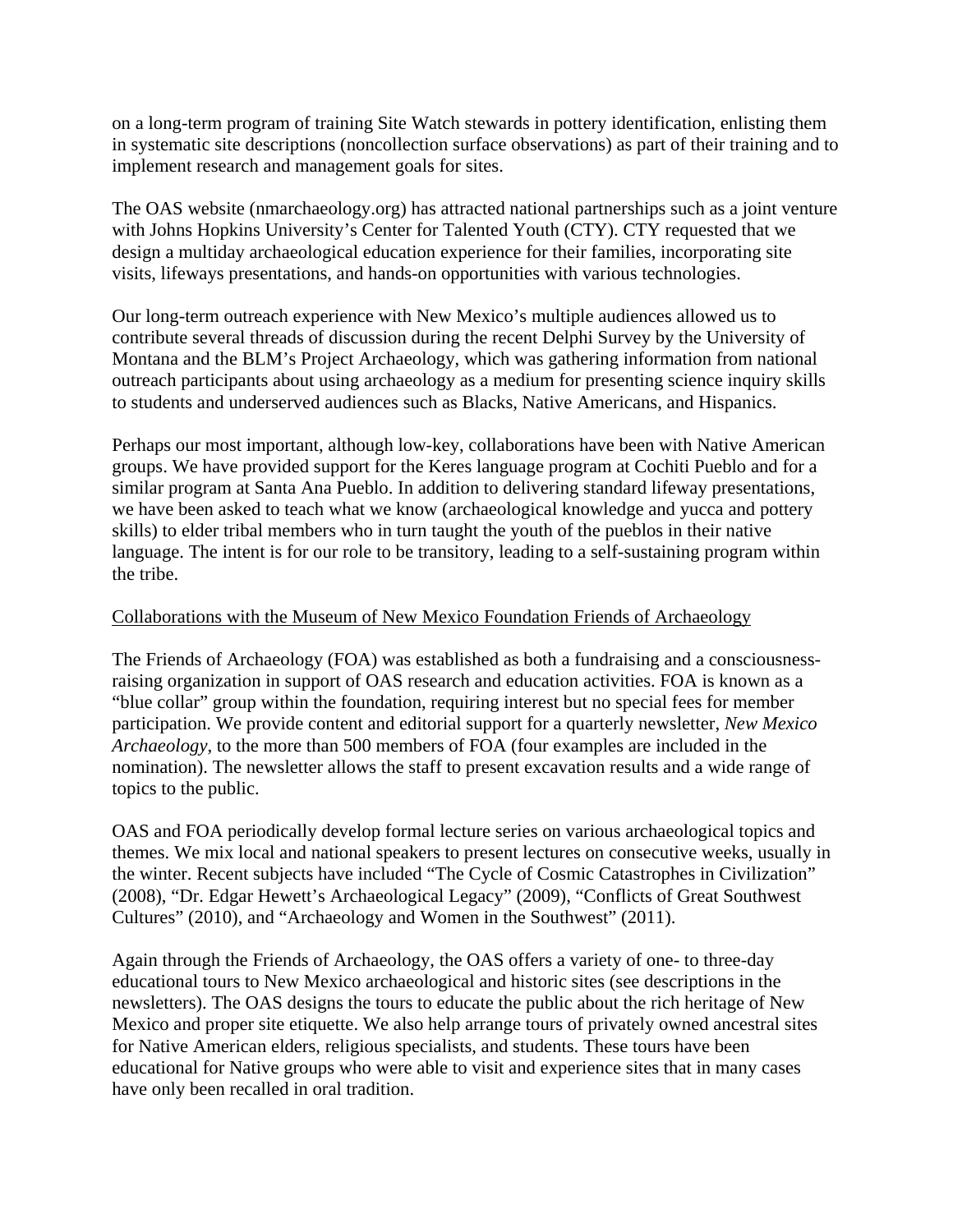### Climate Change

A frequent request for adult-audience formal lecture presentations has been the subject of climate change. The issue of global warming and carbon dioxide has polarized the conservative-liberal population of New Mexico to the extent that neither side is listening to the points of the other, regardless of scientific validity. We have found that the history of past human adaptation in the state is a neutral way of opening a dialog on questions of economic and social stability and sustainability in the face of demonstrable climate change. Sustainability is a positive value with both liberal audiences concerned about energy and water and conservative ranchers who want to see their values and way of life continue in the next generation. Removing the politically divisive issue of cause from the equation, we have been able to use the past effects of climate change as an introduction to discussions of what our society needs to consider in order to ensure that our values are supported and maintained.

## Publications

The emphasis of the OAS Education Outreach program has been engaging the public through direct interaction with archaeologists rather than through written materials. However, in addition to the FOA newsletter, OAS staff contributes popular articles in *El Palacio*, the magazine of the Museum of New Mexico (one example is included in the nomination packet). We also provide expert resources to authors (in exchange for a cup of coffee) who write popular books on topics with archaeological content. Since our last award nomination, OAS staff members have been significant sources for Lucy Lippard's award-winning history of the Galisteo Basin, *Down Country: The Tano of the Galisteo Basin, 1250–1782.* Additional research support was provided for William deBuys's *A Great Aridness: Climate Change and the Future of the Southwest.* Jason Shapiro requested that OAS staff as a whole review and comment on his final draft of *Before Santa Fe: Archaeology of the City Different* (2008), a popular and textbook synthesis of the archaeology of northern New Mexico.

# Outreach Highlights

*Socorro School and Festival of the Cranes*: One of Chuck Hannaford's most memorable moments in education outreach was presenting a program to a Socorro grade school and having a young Navajo boy from the nearby Alamo Navajo Reservation show interest in the atlatl. He returned the next day to our program at the Festival of the Cranes and brought his entire extended family. He presented the story of the atlatl to them in Navajo, and they all went on to experience the other artifacts and craft demonstrations.

*Tularosa Elementary School*: After a presentation of our hands-on artifact display, a young Apache girl and boy came up to Chuck saying that they liked the artifacts. They wanted to know if he had ever heard of Victorio and Geronimo, their great grandparents. They were just learning about New Mexico history in the fifth grade, and this was the first time they understood the importance of their personal connections.